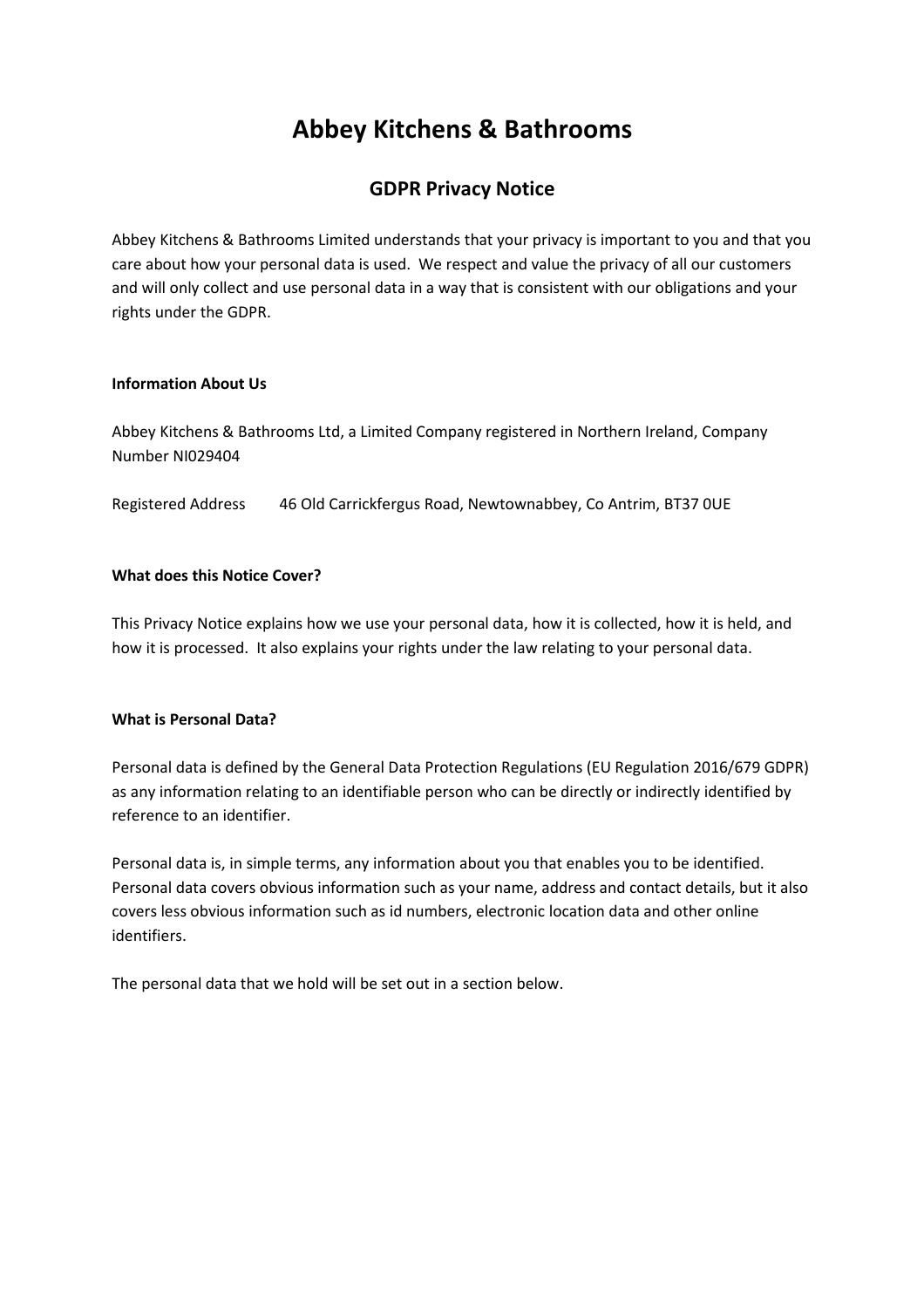# **What are My Rights?**

Under the GDPR, you have the following rights, which we will always work to uphold.

- The right to be informed about our collection and use of your personal data. This Privacy Notice should tell you everything you need to know, but you can always contact us to find out more or to ask any questions.
- The right to access the personal data we hold about you.
- The right to have your personal data rectified if any of your personal data held by us is inaccurate or incomplete.
- The right to be forgotten i.e. the right to ask us to delete or otherwise dispose of any personal data that we have.
- The right to restrict (i.e. prevent) the processing of your personal data.
- The right to object to us using your personal data for a purpose or purposes.
- The right to data portability. This means that you can ask us for a copy of your personal data held by us to re-use with another service or business in many cases.

Further information about your rights can also be obtained from the Information Commissioners Office or the local Citizens Advise Bureau.

If you have any cause for complaint about our use of your personal data, please contact us using the details proved in the Privacy Notice and we will do our best to solve the problem for you. If we are unable to help, you also have the right to lodge a complaint with the UK supervisory authority, the Information Commissioners Office.

#### **What Personal Data do we Collect?**

We may collect some or all of the following personal data; -

- Name
- Address
- Email Address
- Telephone Numbers
- Payment information, including the amount, method, date of any payment and bank details or credit card details where applicable
- Sales log of goods purchased
- Images on CCTV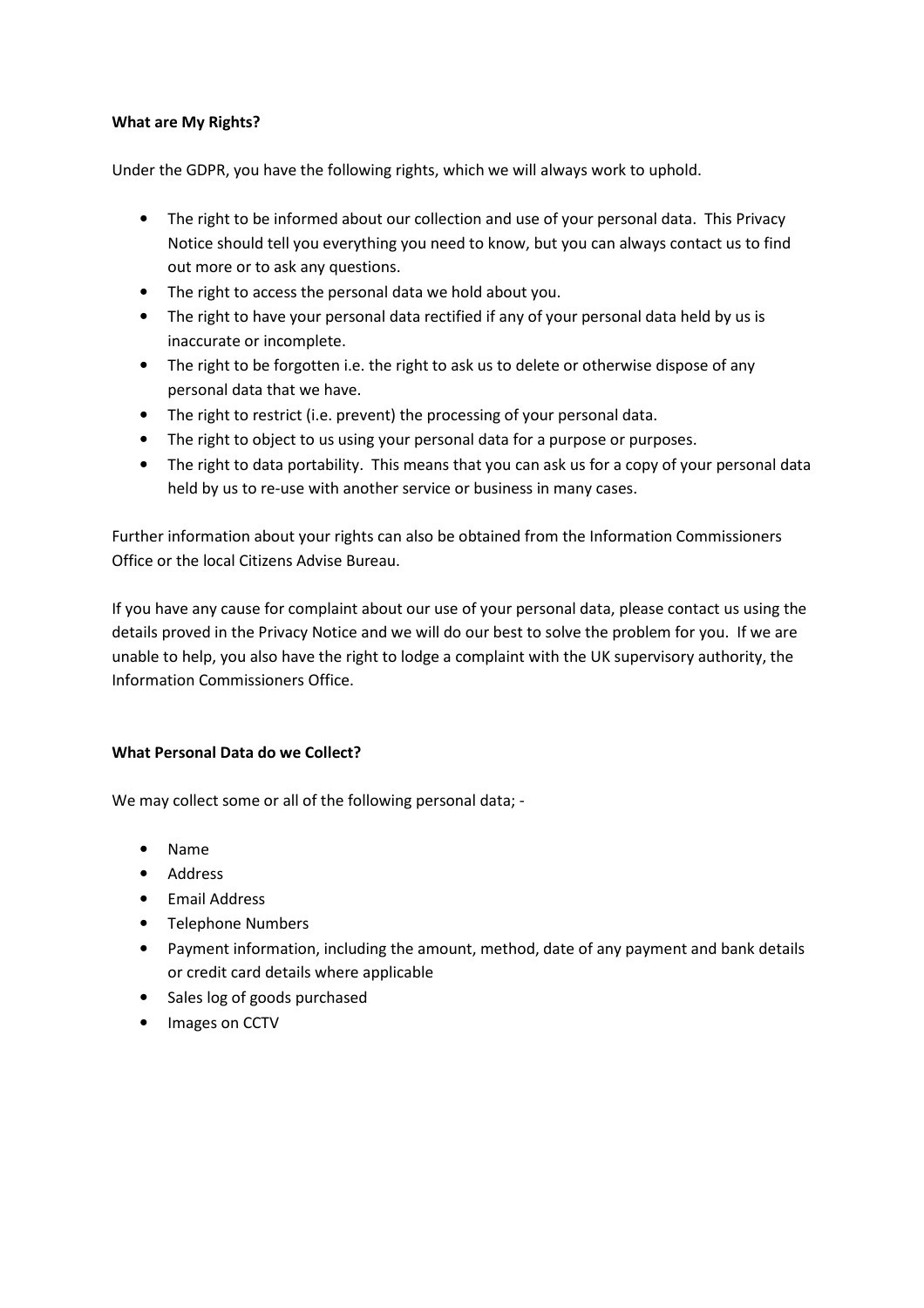# **How Do We Use Your Personal Data?**

Under the GDPR, we must always have a lawful basis for using personal data. This may be because the data is necessary for our performance of a contract with you, because you have consented to our use of your personal data or used for warranty on goods purchased.

Your personal data will be used for the following purposes

- Warranty issues on goods purchased
- Supplying our products to you
- Where requested by you, to provide you with a quotation for any of our products.
- To validate invoices
- Communicating with you, this may include responding to you via email or telephone calls
- CCTV to maintain security of the premises and prevention and investigation of crime.

We will not use your personal information for any marketing schemes via ourselves or a third party

#### **How Long Will We Keep Your Personal Data?**

We will not keep your personal data for any longer than is necessary considering the reasons for which it was first collected. Your personal data will therefore be kept for the following periods at most.

- Personal data in our customer files 10 years from the end of the month in which we delivered the product.
- Personal data in our Sage Accounting Files As long as required for warranty and future sales
- Personal data will be kept complying with the statutory retention periods for accounting records as set out by the Companies Act and HMRC
- Any credit card details given to us by you to make payment are shredded immediately after use.
- CCTV images, max of 6 months

#### **How and Where Do We Store Your Personal Data?**

We store all of your personal data safely and securely using the Sage Cloud System which is located within the European Economic Area and comes under the GDPR. The inhouse info is stored using memory drives and external hard drives which are securely located in our 24-point safe.

Abbey Kitchens & Bathrooms have implanted appropriate technical and organisational measures to protect the confidentially of the personal data that you entrust to us. We update and test our physical, logical and procedural security controls on an ongoing basis. These include limiting access to your personal data to those who requireit and give advanced training to our employees about the importance of maintaining the privacy and security of your personal data.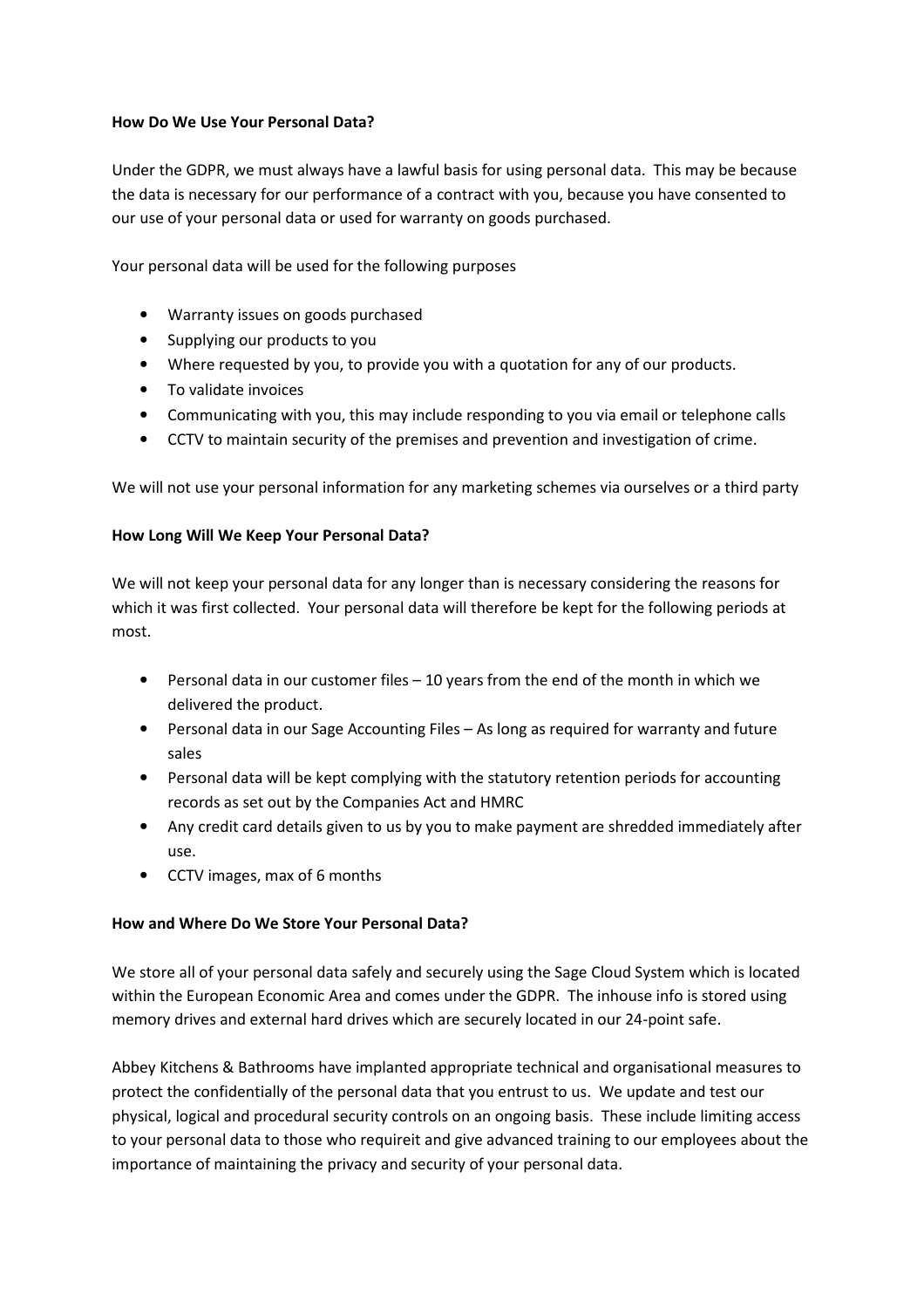# **Do We Share Any ofYour Personal Data?**

Abbey Kitchens & Bathrooms Ltd does not share any of your personal data with any thirdpartymarketing companies.

Where necessary we may share your information with select companies for internal admin purposes, auditing and monitoring and research and development. We may also share your personal data with suppliers and sub-contractors who are directly involved with the supply of products and services related to your project.

Your personal data may also be shared with the following categories of third parties;

- Debt Collection Agencies, to help us recover any outstanding debt.
- Printing and Distribution Services.
- Industry Regulators, Legal and Tax Services, to help us comply with our legal and regulatory obligations
- The PSNI, should we be required to provide any info to support an investigation.
- Dispute and Complaints Services
- IT Service Providers, to enable use to manage and host our IT Platforms.
- Social Media Platforms, to enable us to respond to any communications with you via our social media channels.

# **How Can I Access My Personal Data?**

If you want to know what personal data we hold about you, you can ask us for a copy.

This is known as a "subject access request"

All subject access requests should be made in writing and be sent to the email or postal address show in this privacy notice.

We will respond to your subject access request within no more than one month of receiving it. Normally we aim to provide a complete response, including a copy of your personal data within that time frame.

You will be kept fully informed during this process.

#### **Data Breaches**

We will report any unlawful data breaches as stated under article 33 & 34 of the GDPR to the Data Protection Authorities within 72 hours

The UK Regulator is the Information Commissioners Office (ICO)